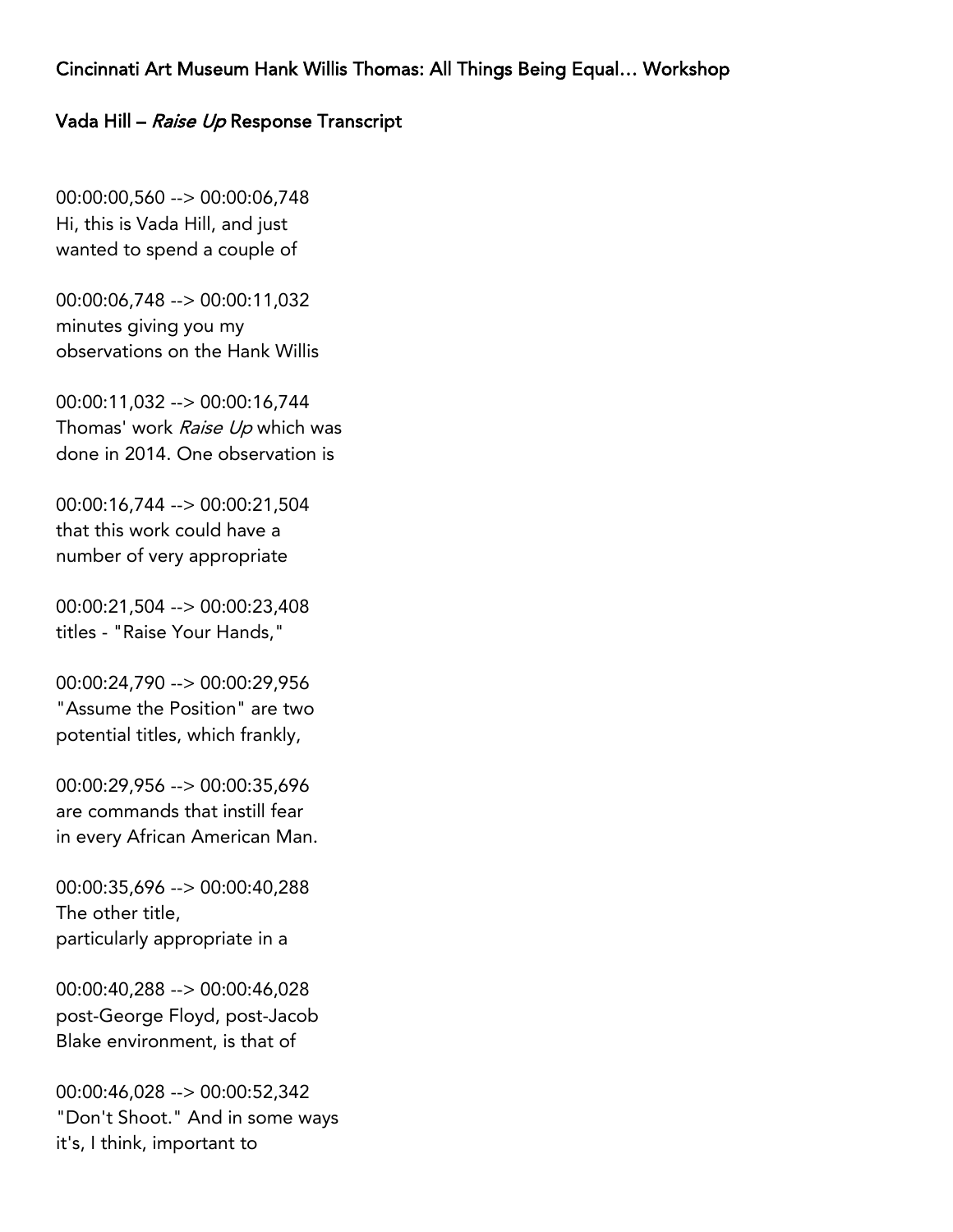00:00:52,342 --> 00:00:55,212 reflect as citizens of this

00:00:55,212 --> 00:01:00,194 great country, why these three themes could so easily be

00:01:00,194 --> 00:01:05,810 applied to this work. It's not something we should be proud of,

00:01:05,810 --> 00:01:10,958 frankly. Another takeaway is the fact that, for this piece of

00:01:10,958 --> 00:01:15,638 work, the faces of the individuals is not necessary and

00:01:15,638 --> 00:01:20,318 that I think reflects another sad observation, which is that

00:01:20,318 --> 00:01:24,998 for many folks, black men are faceless. They don't have

00:01:24,998 --> 00:01:28,274 individuality, they don't have uniqueness as individuals.

00:01:28,440 --> 00:01:32,864 They are really part of a faceless,

00:01:34,100 --> 00:01:37,772 intimidating, terrifying mass, and that is also something that

00:01:37,772 --> 00:01:41,852 we should be very disturbed about as Americans. But enjoy